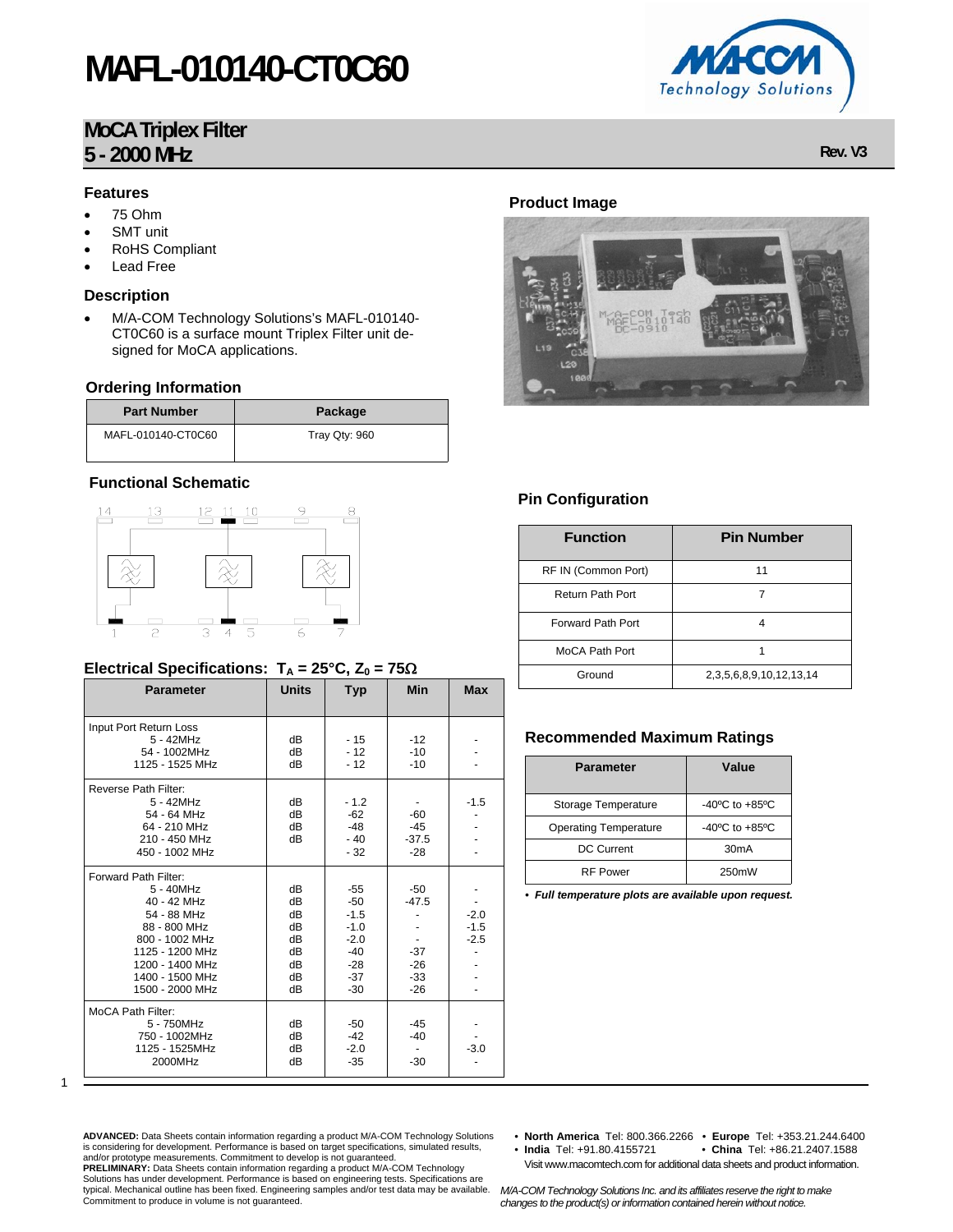# **MAFL-010140-CT0C60**

### **MoCA Triplex Filter 5 - 2000 MHz Rev. V3**

### **Outline Drawing: SM-198**



### **Recommended PCB Configuration**

- Track dimension  $= 1.15$ mm
- Gap dimension = 1.3mm
- It is not recommended to run tracks under the filter unless they are greater than 1.6mm below the base.
- Ground should be 1.6mm below the base of the filter.
- Area directly under the filter should be free from copper.
- RF shield should be kept a minimum of 6mm above the filter.
- Recommended stack up as follows:







2

**ADVANCED:** Data Sheets contain information regarding a product M/A-COM Technology Solutions<br>is considering for development. Performance is based on target specifications, simulated results,<br>and/or prototype measurements.

- **North America** Tel: 800.366.2266 **Europe** Tel: +353.21.244.6400 • China Tel: +86.21.2407.1588
- Visit www.macomtech.com for additional data sheets and product information.

Solutions has under development. Performance is based on engineering tests. Specifications are typical. Mechanical outline has been fixed. Engineering samples and/or test data may be available. Commitment to produce in volume is not guaranteed.

*M/A-COM Technology Solutions Inc. and its affiliates reserve the right to make changes to the product(s) or information contained herein without notice.*